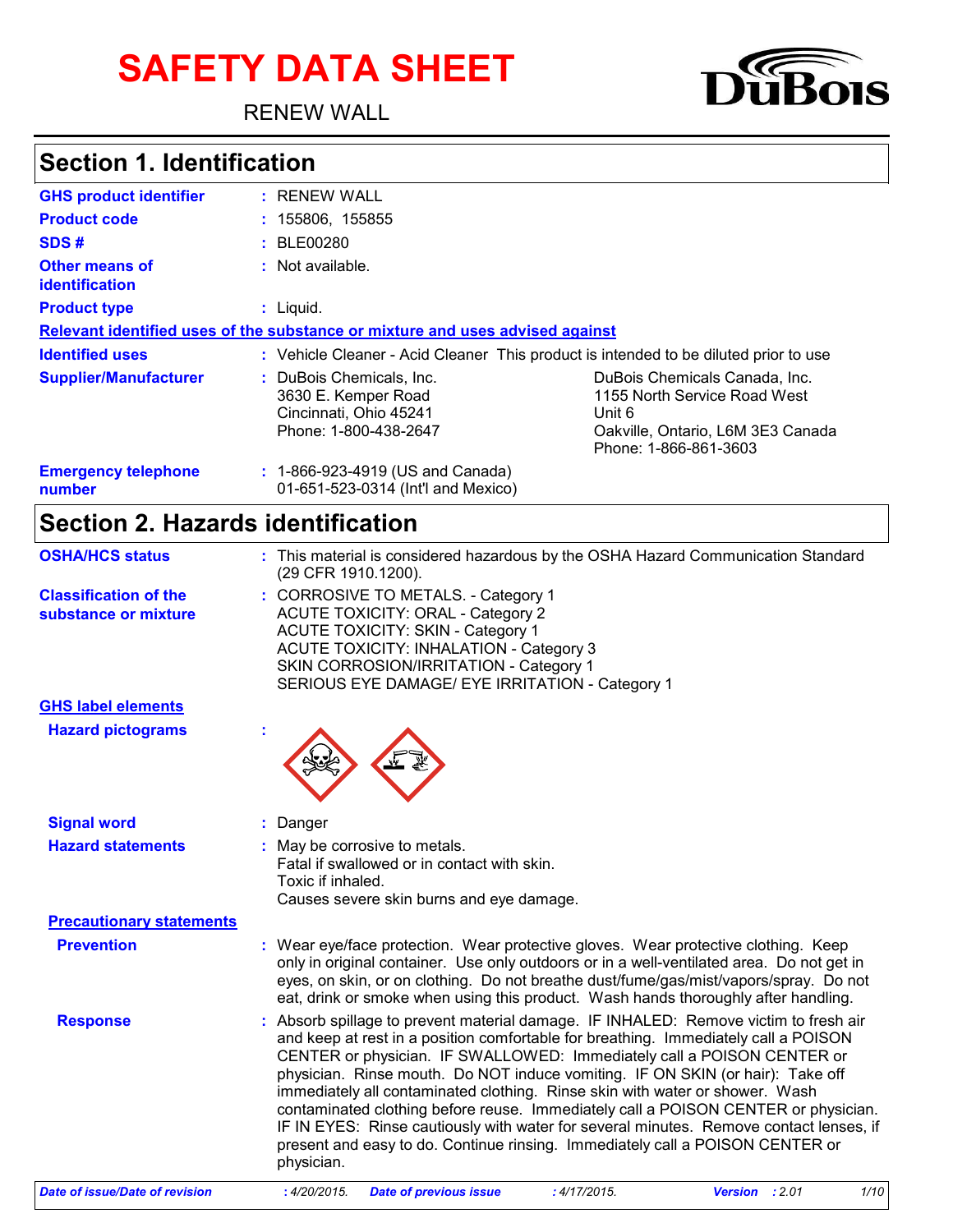### **Section 2. Hazards identification**

**Storage <b>:** Store locked up. Store in corrosive resistant container with a resistant inner liner.

- 
- **Disposal :** Dispose of contents and container in accordance with all local, regional, national and international regulations.

#### **Hazards not otherwise classified**

### **Section 3. Composition/information on ingredients**

**:** None known.

| Ingredient name   | %        | <b>CAS number</b> |
|-------------------|----------|-------------------|
| sulphuric acid    | 10 - 20  | 7664-93-9         |
| hydrofluoric acid | $5 - 10$ | 7664-39-3         |
| 2-butoxyethanol   | $5 - 10$ | 111-76-2          |
| glycollic acid    | $1 - 5$  | 79-14-1           |

Any concentration shown as a range is to protect confidentiality or is due to batch variation.

**There are no additional ingredients present which, within the current knowledge of the supplier and in the concentrations applicable, are classified as hazardous to health or the environment and hence require reporting in this section.**

**Occupational exposure limits, if available, are listed in Section 8.**

### **Section 4. First aid measures**

#### **Description of necessary first aid measures**

| <b>Eye contact</b>  | : Get medical attention immediately. Call a poison center or physician. Immediately flush<br>eyes with plenty of water, occasionally lifting the upper and lower eyelids. Check for and<br>remove any contact lenses. Continue to rinse for at least 10 minutes. Chemical burns<br>must be treated promptly by a physician.                                                                                                                                                                                                                                                                                                                                                                                                                                                                                                                                                                                                                                                                                                                                                                                                                                                                                                                                                                                   |
|---------------------|---------------------------------------------------------------------------------------------------------------------------------------------------------------------------------------------------------------------------------------------------------------------------------------------------------------------------------------------------------------------------------------------------------------------------------------------------------------------------------------------------------------------------------------------------------------------------------------------------------------------------------------------------------------------------------------------------------------------------------------------------------------------------------------------------------------------------------------------------------------------------------------------------------------------------------------------------------------------------------------------------------------------------------------------------------------------------------------------------------------------------------------------------------------------------------------------------------------------------------------------------------------------------------------------------------------|
| <b>Inhalation</b>   | : Get medical attention immediately. Call a poison center or physician. Immediately<br>move the victim to fresh air. Call 911. Inhalation of fumes may cause swelling in the<br>respiratory tract up to 24 hours after exposure. Persons who have inhaled fumes may<br>need prophylactic oxygen treatment and should be seen by a physician as soon as<br>possible. Remove victim to fresh air and keep at rest in a position comfortable for<br>breathing. If it is suspected that fumes are still present, the rescuer should wear an<br>appropriate mask or self-contained breathing apparatus. If not breathing, if breathing is<br>irregular or if respiratory arrest occurs, provide artificial respiration or oxygen by trained<br>personnel. It may be dangerous to the person providing aid to give mouth-to-mouth<br>resuscitation. If unconscious, place in recovery position and get medical attention<br>immediately. Maintain an open airway. Loosen tight clothing such as a collar, tie, belt<br>or waistband.                                                                                                                                                                                                                                                                                |
| <b>Skin contact</b> | : Get medical attention immediately. Call a poison center or physician. Responders<br>should put on appropriate personal protective equipment to protect themselves before<br>assisting victims. Immediately remove all contaminated clothing. Immediately flush the<br>affected area for five minutes with large amounts of water. While the victim is being<br>rinsed with water, have someone call to arrange medical treatment. If the exposure is to<br>the eyes face, groin, or covers a large area, call 911. For smaller exposure, (i.e. A few<br>drops on the skin), call a physician or poison control center. Immediately after flushing<br>with water start massaging 2.5% calcium glucagon gel into the burn site. Responders<br>must wear gloves when applying the gel to prevent secondary burns to their hands.<br>Apply the gel every 15 minutes and massage until pain/redness ceases or professional<br>medical care is available. Gently wash with plenty of soap and water. Remove<br>contaminated clothing and shoes. Wash contaminated clothing thoroughly with water<br>before removing it, or wear gloves. Continue to rinse for at least 10 minutes. Chemical<br>burns must be treated promptly by a physician. Wash clothing before reuse. Clean<br>shoes thoroughly before reuse. |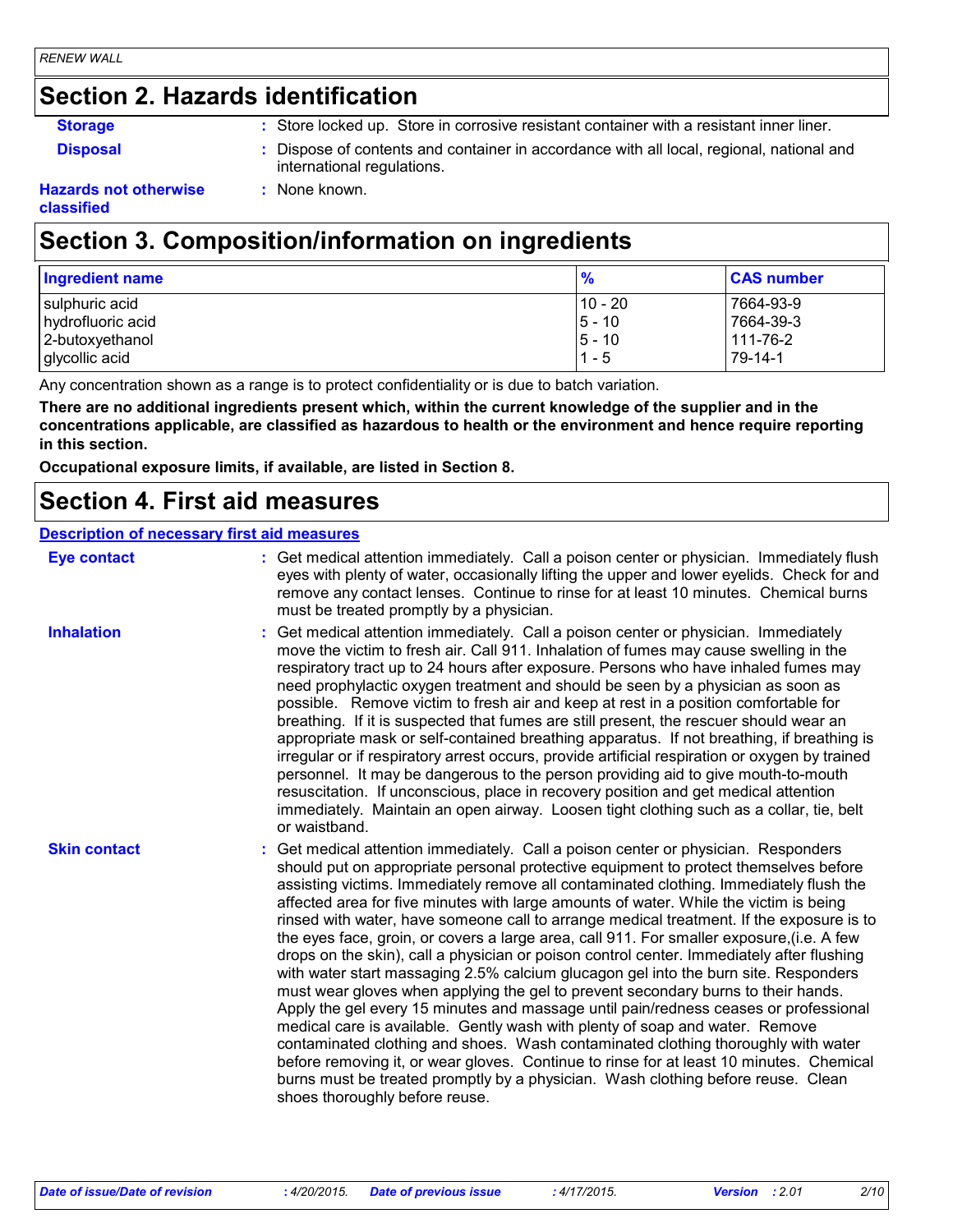| <b>Section 4. First aid measures</b>       |                                                                                                                                                                                                                                                                                                                                                                                                                                                                                                                                                                                                                                                                                                                                                                                                                                                                                     |
|--------------------------------------------|-------------------------------------------------------------------------------------------------------------------------------------------------------------------------------------------------------------------------------------------------------------------------------------------------------------------------------------------------------------------------------------------------------------------------------------------------------------------------------------------------------------------------------------------------------------------------------------------------------------------------------------------------------------------------------------------------------------------------------------------------------------------------------------------------------------------------------------------------------------------------------------|
| <b>Ingestion</b>                           | : Get medical attention immediately. Call a poison center or physician. Wash out mouth<br>with water. Remove dentures if any. Remove victim to fresh air and keep at rest in a<br>position comfortable for breathing. If material has been swallowed and the exposed<br>person is conscious, give small quantities of water to drink. Stop if the exposed person<br>feels sick as vomiting may be dangerous. Do not induce vomiting unless directed to do<br>so by medical personnel. If vomiting occurs, the head should be kept low so that vomit<br>does not enter the lungs. Chemical burns must be treated promptly by a physician.<br>Never give anything by mouth to an unconscious person. If unconscious, place in<br>recovery position and get medical attention immediately. Maintain an open airway.<br>Loosen tight clothing such as a collar, tie, belt or waistband. |
|                                            | <b>Most important symptoms/effects, acute and delayed</b>                                                                                                                                                                                                                                                                                                                                                                                                                                                                                                                                                                                                                                                                                                                                                                                                                           |
| <b>Potential acute health effects</b>      |                                                                                                                                                                                                                                                                                                                                                                                                                                                                                                                                                                                                                                                                                                                                                                                                                                                                                     |
| <b>Eye contact</b>                         | : Causes serious eye damage.                                                                                                                                                                                                                                                                                                                                                                                                                                                                                                                                                                                                                                                                                                                                                                                                                                                        |
| <b>Inhalation</b>                          | : Toxic if inhaled. May give off gas, vapor or dust that is very irritating or corrosive to the<br>respiratory system. Can cause hypocalcemia resulting in possibly fatal, delayed<br>ventricular fibrillation.                                                                                                                                                                                                                                                                                                                                                                                                                                                                                                                                                                                                                                                                     |
| <b>Skin contact</b>                        | : Causes severe burns. Fatal in contact with skin. Burns or irritation resulting from skin<br>contact may be delayed and not immediately apparent. If absorbed through skin,<br>fluoride can disrupt the body's electrolyte balance by binding essential metal ions such<br>as magnesium and calcium (hypocalcemia) which may disrupt normal heart and<br>nervous system functions. Disruptions to the body's potassium balance (hyperkalemia)<br>may also occur. Effects may appear immediately or be delayed as much as 4 hours<br>after exposure.                                                                                                                                                                                                                                                                                                                                |
| <b>Ingestion</b>                           | May cause burns to mouth, throat and stomach. Ingestion of large amounts may cause<br>fluoride toxicity. Can cause hypocalcemia resulting in possibly fatal, delayed ventricular<br>fibrillation. Death usually results from uncontrollable ventricular fibrillation. Intravenous<br>calcium chloride or gluconate may be indicated to prevent hypocalcemia. Consultation<br>with a medical toxicologist is advised.                                                                                                                                                                                                                                                                                                                                                                                                                                                                |
| <b>Over-exposure signs/symptoms</b>        |                                                                                                                                                                                                                                                                                                                                                                                                                                                                                                                                                                                                                                                                                                                                                                                                                                                                                     |
| <b>Eye contact</b>                         | : Adverse symptoms may include the following:<br>pain<br>watering<br>redness                                                                                                                                                                                                                                                                                                                                                                                                                                                                                                                                                                                                                                                                                                                                                                                                        |
| <b>Inhalation</b>                          | : No specific data.                                                                                                                                                                                                                                                                                                                                                                                                                                                                                                                                                                                                                                                                                                                                                                                                                                                                 |
| <b>Skin contact</b>                        | : Adverse symptoms may include the following:<br>pain or irritation<br>redness<br>blistering may occur                                                                                                                                                                                                                                                                                                                                                                                                                                                                                                                                                                                                                                                                                                                                                                              |
| <b>Ingestion</b>                           | : Adverse symptoms may include the following:<br>stomach pains                                                                                                                                                                                                                                                                                                                                                                                                                                                                                                                                                                                                                                                                                                                                                                                                                      |
|                                            | Indication of immediate medical attention and special treatment needed, if necessary                                                                                                                                                                                                                                                                                                                                                                                                                                                                                                                                                                                                                                                                                                                                                                                                |
| <b>Notes to physician</b>                  | : Treat symptomatically. Contact poison treatment specialist immediately if large<br>quantities have been ingested or inhaled.                                                                                                                                                                                                                                                                                                                                                                                                                                                                                                                                                                                                                                                                                                                                                      |
| <b>Specific treatments</b>                 | : No specific treatment.                                                                                                                                                                                                                                                                                                                                                                                                                                                                                                                                                                                                                                                                                                                                                                                                                                                            |
| See toxicological information (Section 11) |                                                                                                                                                                                                                                                                                                                                                                                                                                                                                                                                                                                                                                                                                                                                                                                                                                                                                     |

### **Section 5. Fire-fighting measures**

| <b>Extinguishing media</b>             |                                                                 |
|----------------------------------------|-----------------------------------------------------------------|
| <b>Suitable extinguishing</b><br>media | : Use an extinguishing agent suitable for the surrounding fire. |
| Unsuitable extinguishing<br>media      | : None known.                                                   |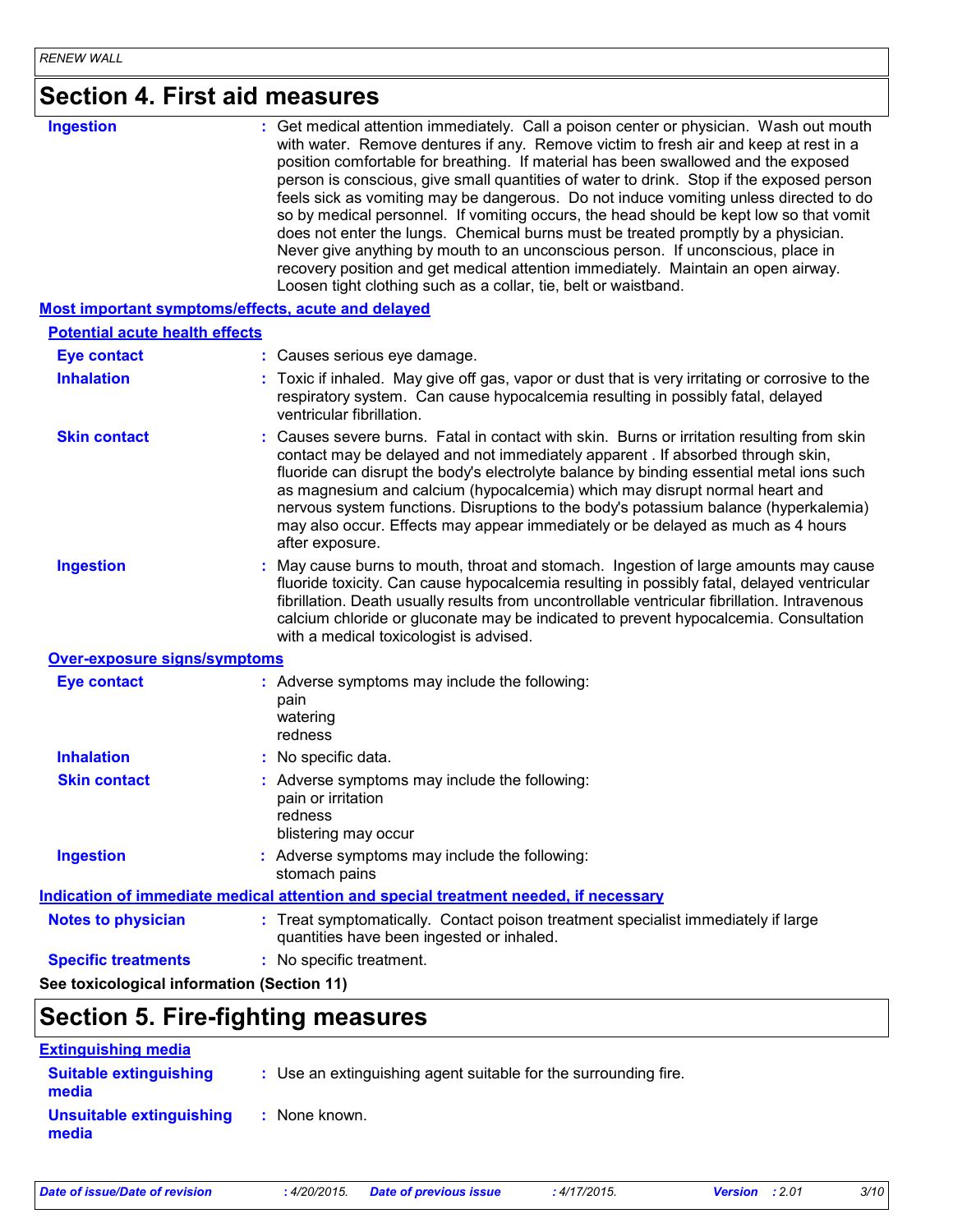### **Section 5. Fire-fighting measures**

| <b>Specific hazards arising</b><br>from the chemical     | : In a fire or if heated, a pressure increase will occur and the container may burst.                                                                                    |
|----------------------------------------------------------|--------------------------------------------------------------------------------------------------------------------------------------------------------------------------|
| <b>Hazardous thermal</b><br>decomposition products       | : Decomposition products may include the following materials:<br>carbon dioxide<br>carbon monoxide<br>sulfur oxides<br>halogenated compounds                             |
| <b>Special protective</b><br>equipment for fire-fighters | : Fire-fighters should wear appropriate protective equipment and self-contained breathing<br>apparatus (SCBA) with a full face-piece operated in positive pressure mode. |

### **Section 6. Accidental release measures**

| <b>Personal precautions</b>      | : No action shall be taken involving any personal risk or without suitable training.<br>Evacuate surrounding areas. Keep unnecessary and unprotected personnel from<br>entering. Do not touch or walk through spilled material. Do not breathe vapor or mist.<br>Provide adequate ventilation. Wear appropriate respirator when ventilation is<br>inadequate. Put on appropriate personal protective equipment.                                                                                                                                                                                                                                                                                                                                                                                                                                                       |
|----------------------------------|-----------------------------------------------------------------------------------------------------------------------------------------------------------------------------------------------------------------------------------------------------------------------------------------------------------------------------------------------------------------------------------------------------------------------------------------------------------------------------------------------------------------------------------------------------------------------------------------------------------------------------------------------------------------------------------------------------------------------------------------------------------------------------------------------------------------------------------------------------------------------|
| <b>Environmental precautions</b> | : Avoid dispersal of spilled material and runoff and contact with soil, waterways, drains<br>and sewers. Inform the relevant authorities if the product has caused environmental<br>pollution (sewers, waterways, soil or air).                                                                                                                                                                                                                                                                                                                                                                                                                                                                                                                                                                                                                                       |
| <b>Methods for cleaning up</b>   |                                                                                                                                                                                                                                                                                                                                                                                                                                                                                                                                                                                                                                                                                                                                                                                                                                                                       |
| <b>Small spill</b>               | : Stop leak if without risk. Move containers from spill area. Dilute with water and mop up<br>if water-soluble. Alternatively, or if water-insoluble, absorb with an inert dry material and<br>place in an appropriate waste disposal container. Absorb spillage to prevent material<br>damage. Dispose of via a licensed waste disposal contractor.                                                                                                                                                                                                                                                                                                                                                                                                                                                                                                                  |
| <b>Large spill</b>               | : Stop leak if without risk. Move containers from spill area. Absorb spillage to prevent<br>material damage. Approach release from upwind. Prevent entry into sewers, water<br>courses, basements or confined areas. Wash spillages into an effluent treatment plant<br>or proceed as follows. Contain and collect spillage with non-combustible, absorbent<br>material e.g. sand, earth, vermiculite or diatomaceous earth and place in container for<br>disposal according to local regulations (see Section 13). The spilled material may be<br>neutralized with sodium carbonate, sodium bicarbonate or sodium hydroxide. Dispose<br>of via a licensed waste disposal contractor. Contaminated absorbent material may pose<br>the same hazard as the spilled product. Note: see Section 1 for emergency contact<br>information and Section 13 for waste disposal. |

### **Section 7. Handling and storage**

**Storage** Store in accordance with local regulations. Store in original container protected from **Handling** entries a metal on appropriate personal protective equipment (see Section 8). Do not get in eyes or and on skin or clothing. Do not breathe vapor or mist. Do not ingest. Use only with adequate ventilation. Wear appropriate respirator when ventilation is inadequate. Keep in the original container or an approved alternative made from a compatible material, kept tightly closed when not in use. Keep away from alkalis. Empty containers retain product residue and can be hazardous. Do not reuse container. Absorb spillage to prevent material damage.

direct sunlight in a dry, cool and well-ventilated area, away from incompatible materials (see Section 10) and food and drink. Store in corrosive resistant container with a resistant inner liner. Store locked up. Separate from alkalis. Keep container tightly closed and sealed until ready for use. Containers that have been opened must be carefully resealed and kept upright to prevent leakage. Do not store in unlabeled containers. Use appropriate containment to avoid environmental contamination.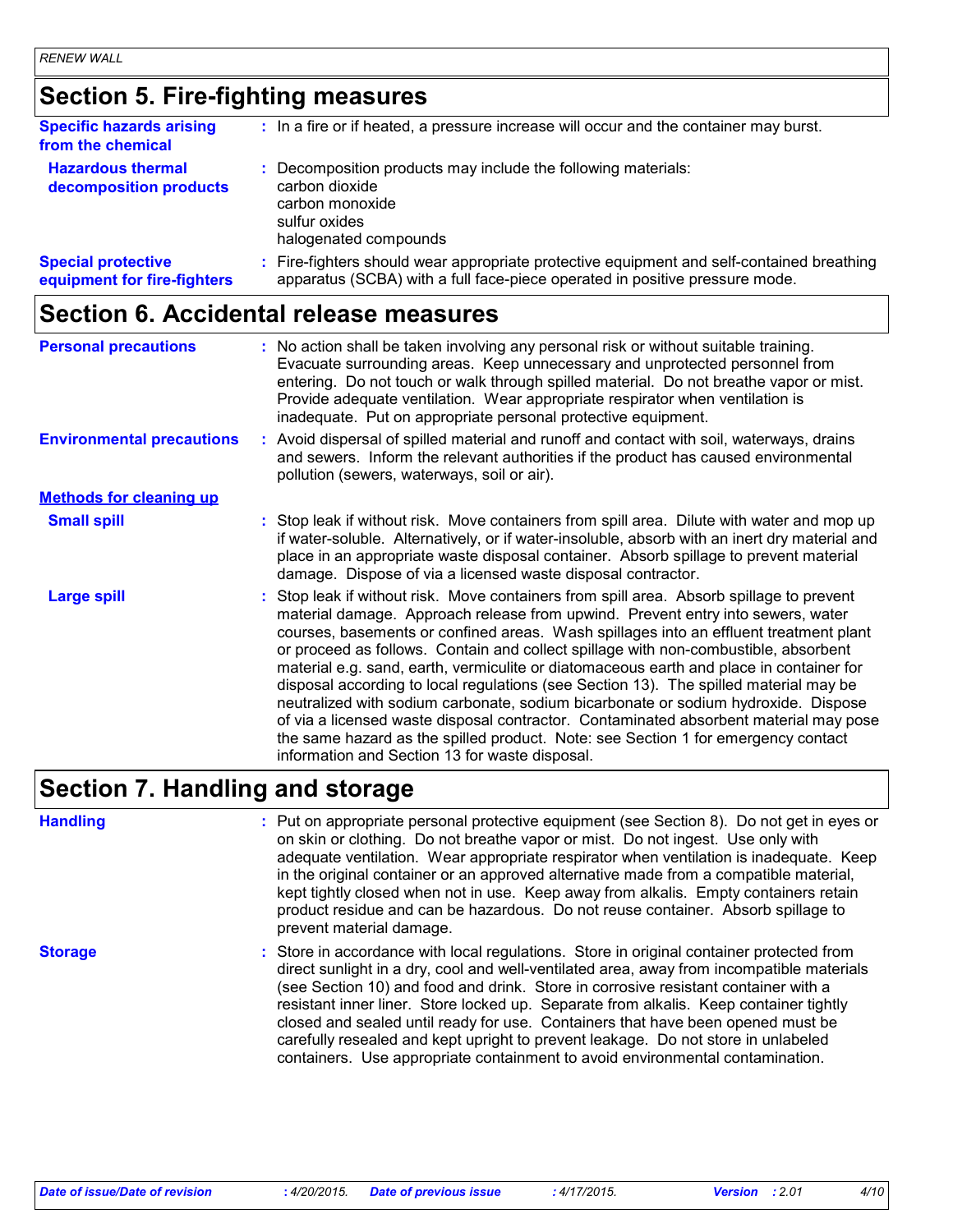### **Section 8. Exposure controls/personal protection**

#### **Control parameters**

#### **Occupational exposure limits**

| <b>Ingredient name</b>                               | CAS#      | <b>ACGIH</b>                                                                                                                                                                                                                                                                                                                                                                                      | <b>OSHA</b>                                                            | <b>Mexico</b>                                                                                                                                                                                                            |  |  |  |
|------------------------------------------------------|-----------|---------------------------------------------------------------------------------------------------------------------------------------------------------------------------------------------------------------------------------------------------------------------------------------------------------------------------------------------------------------------------------------------------|------------------------------------------------------------------------|--------------------------------------------------------------------------------------------------------------------------------------------------------------------------------------------------------------------------|--|--|--|
| sulphuric acid                                       | 7664-93-9 | TWA: 0.2 mg/m <sup>3</sup> 8<br>hours. Form: Thoracic<br>fraction                                                                                                                                                                                                                                                                                                                                 | TWA: 1 mg/m <sup>3</sup> 8 hours.                                      |                                                                                                                                                                                                                          |  |  |  |
| Hydrofluoric acid                                    | 7664-39-3 | TWA: $0.5$ ppm, (as F)<br>8 hours.<br>C: 2 ppm, (as F)                                                                                                                                                                                                                                                                                                                                            | TWA: 3 ppm 8 hours.<br>TWA: 2.5 mg/m <sup>3</sup> , (as F)<br>8 hours. | LMPE-Pico: 2.5 mg/m <sup>3</sup><br>LMPE-Pico: 3 ppm<br>LMPE-PPT: 26 ppm 8<br>hours.<br>LMPE-PPT: 120 mg/m <sup>3</sup><br>8 hours.<br>LMPE-CT: $360$ mg/m <sup>3</sup><br>15 minutes.<br>LMPE-CT: 75 ppm 15<br>minutes. |  |  |  |
| 2-butoxyethanol                                      | 111-76-2  | TWA: 20 ppm 8 hours.                                                                                                                                                                                                                                                                                                                                                                              | TWA: 50 ppm 8 hours.<br>TWA: 240 mg/m <sup>3</sup> 8<br>hours.         |                                                                                                                                                                                                                          |  |  |  |
| <b>Engineering measures</b>                          |           | : Use only with adequate ventilation. Use process enclosures, local exhaust ventilation or<br>other engineering controls to keep worker exposure to airborne contaminants below any<br>recommended or statutory limits.                                                                                                                                                                           |                                                                        |                                                                                                                                                                                                                          |  |  |  |
| <b>Hygiene measures</b>                              |           | : Wash hands, forearms and face thoroughly after handling chemical products, before<br>eating, smoking and using the lavatory and at the end of the working period.<br>Appropriate techniques should be used to remove potentially contaminated clothing.<br>Wash contaminated clothing before reusing. Ensure that eyewash stations and safety<br>showers are close to the workstation location. |                                                                        |                                                                                                                                                                                                                          |  |  |  |
| <b>Personal protection</b>                           |           |                                                                                                                                                                                                                                                                                                                                                                                                   |                                                                        |                                                                                                                                                                                                                          |  |  |  |
| <b>Respiratory</b>                                   |           | : If a risk assessment indicates this is necessary, use a properly fitted, air-purifying or<br>airfed respirator complying with an approved standard. Respirator selection must be<br>based on known or anticipated exposure levels, the hazards of the product and the safe<br>working limits of the selected respirator.                                                                        |                                                                        |                                                                                                                                                                                                                          |  |  |  |
| <b>Hands</b>                                         |           | : Chemical-resistant, impervious gloves complying with an approved standard should be<br>worn at all times when handling chemical products if a risk assessment indicates this is<br>necessary.                                                                                                                                                                                                   |                                                                        |                                                                                                                                                                                                                          |  |  |  |
| <b>Eyes</b>                                          |           | Safety eyewear complying with an approved standard should be used when a risk<br>assessment indicates this is necessary to avoid exposure to liquid splashes, mists,<br>gases or dusts. Recommended: splash goggles                                                                                                                                                                               |                                                                        |                                                                                                                                                                                                                          |  |  |  |
| <b>Skin</b>                                          |           | : Personal protective equipment for the body should be selected based on the task being<br>performed and the risks involved and should be approved by a specialist before<br>handling this product.                                                                                                                                                                                               |                                                                        |                                                                                                                                                                                                                          |  |  |  |
| <b>Environmental exposure</b><br><b>controls</b>     |           | Emissions from ventilation or work process equipment should be checked to ensure<br>they comply with the requirements of environmental protection legislation. In some<br>cases, fume scrubbers, filters or engineering modifications to the process equipment<br>will be necessary to reduce emissions to acceptable levels.                                                                     |                                                                        |                                                                                                                                                                                                                          |  |  |  |
| <b>Personal protective</b><br>equipment (Pictograms) |           |                                                                                                                                                                                                                                                                                                                                                                                                   |                                                                        |                                                                                                                                                                                                                          |  |  |  |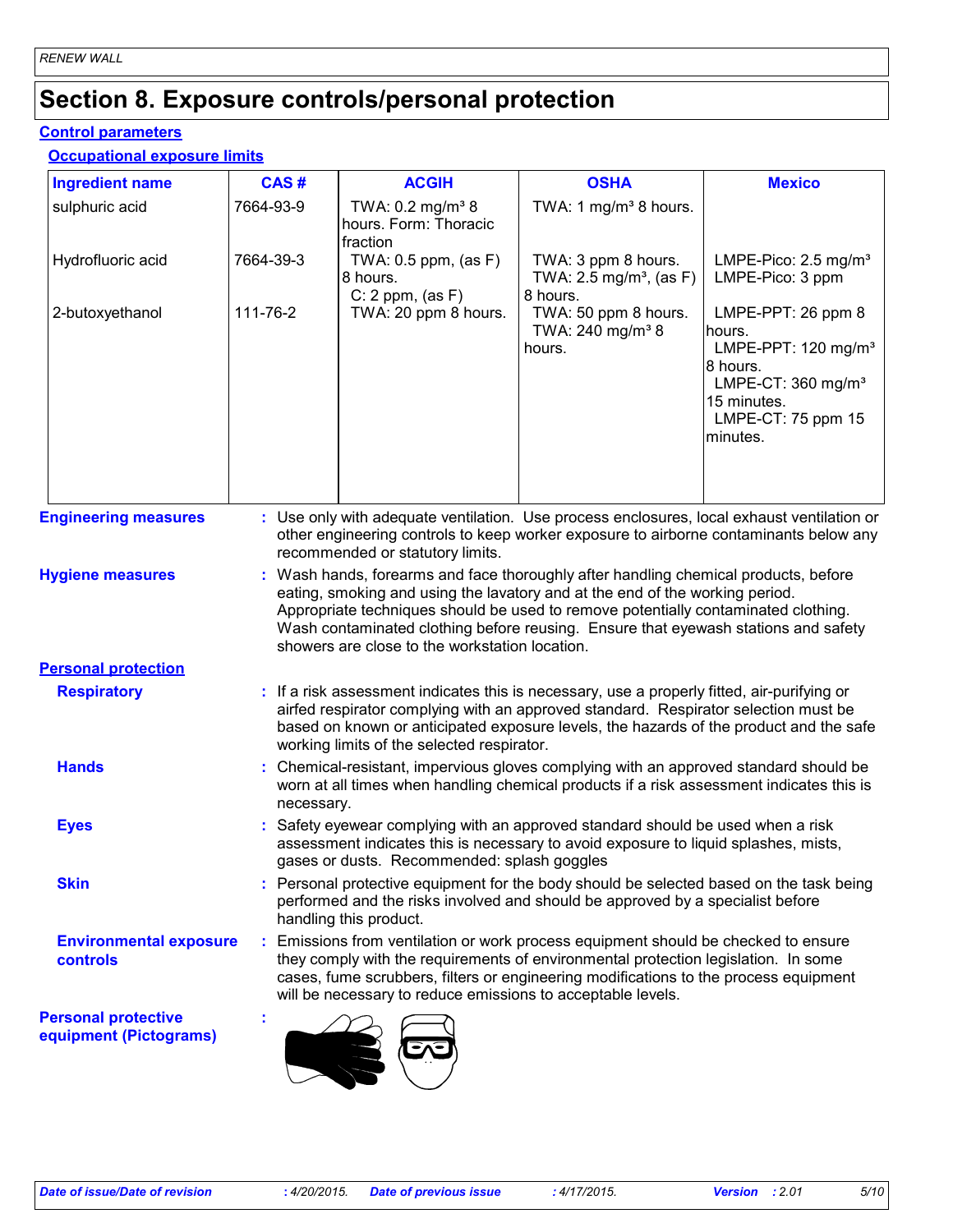### **Section 9. Physical and chemical properties**

| <b>Appearance</b>                                 |                                                                                                   |
|---------------------------------------------------|---------------------------------------------------------------------------------------------------|
| <b>Physical state</b>                             | $:$ Liquid.                                                                                       |
| <b>Color</b>                                      | : Clear Yellow, to Amber,                                                                         |
| <b>Odor</b>                                       | : acidic smell [Strong]                                                                           |
| <b>Odor threshold</b>                             | : Not available.                                                                                  |
| pH                                                | : <1                                                                                              |
| <b>Melting point</b>                              | : Not available.                                                                                  |
| <b>Boiling point</b>                              | : Not available.                                                                                  |
| <b>Flash point</b>                                | : Closed cup: >93.3°C (>199.9°F) [Tagliabue (ASTM D56)] [Product does not sustain<br>combustion.] |
| <b>Burning time</b>                               | : Not applicable.                                                                                 |
| <b>Burning rate</b>                               | : Not applicable.                                                                                 |
| <b>Evaporation rate</b>                           | : Not available.                                                                                  |
| <b>Flammability (solid, gas)</b>                  | : Not available.                                                                                  |
| Lower and upper explosive<br>(flammable) limits   | : Not available.                                                                                  |
| <b>Vapor pressure</b>                             | : Not available.                                                                                  |
| <b>Vapor density</b>                              | : Not available.                                                                                  |
| <b>Relative density</b>                           | : 1.094                                                                                           |
| <b>Solubility</b>                                 | : Easily soluble in the following materials: cold water and hot water.                            |
| <b>Solubility in water</b>                        | : Not available.                                                                                  |
| <b>Partition coefficient: n-</b><br>octanol/water | : Not available.                                                                                  |
| <b>Auto-ignition temperature</b>                  | : Not available.                                                                                  |
| <b>Decomposition temperature</b>                  | : Not available.                                                                                  |
| <b>Viscosity</b>                                  | : Not available.                                                                                  |
| <b>Elemental Phosphorus</b>                       | $: 0 \%$                                                                                          |
| <b>VOC content</b>                                | : 10 % [Calculated value for the mixture]                                                         |

### **Section 10. Stability and reactivity**

| <b>Reactivity</b>                                   | : No specific test data related to reactivity available for this product or its ingredients.                                                                                                                                                                                                                                                                                                                                                                                                                                                                                                                                  |
|-----------------------------------------------------|-------------------------------------------------------------------------------------------------------------------------------------------------------------------------------------------------------------------------------------------------------------------------------------------------------------------------------------------------------------------------------------------------------------------------------------------------------------------------------------------------------------------------------------------------------------------------------------------------------------------------------|
| <b>Chemical stability</b>                           | : The product is stable.                                                                                                                                                                                                                                                                                                                                                                                                                                                                                                                                                                                                      |
| <b>Possibility of hazardous</b><br><b>reactions</b> | : Under normal conditions of storage and use, hazardous reactions will not occur.                                                                                                                                                                                                                                                                                                                                                                                                                                                                                                                                             |
| <b>Conditions to avoid</b>                          | : No specific data.                                                                                                                                                                                                                                                                                                                                                                                                                                                                                                                                                                                                           |
| <b>Incompatible materials</b>                       | Extremely reactive or incompatible with the following materials: oxidizing materials and<br>alkalis.<br>Reactive or incompatible with the following materials: metals.<br>Slightly reactive or incompatible with the following materials: moisture.                                                                                                                                                                                                                                                                                                                                                                           |
| <b>Hazardous decomposition</b><br>products          | : Under normal conditions of storage and use, hazardous decomposition products should<br>not be produced.                                                                                                                                                                                                                                                                                                                                                                                                                                                                                                                     |
| <b>Storage</b>                                      | : Store in accordance with local regulations. Store in original container protected from<br>direct sunlight in a dry, cool and well-ventilated area, away from incompatible materials<br>(see Section 10) and food and drink. Store in corrosive resistant container with a<br>resistant inner liner. Store locked up. Separate from alkalis. Keep container tightly<br>closed and sealed until ready for use. Containers that have been opened must be<br>carefully resealed and kept upright to prevent leakage. Do not store in unlabeled<br>containers. Use appropriate containment to avoid environmental contamination. |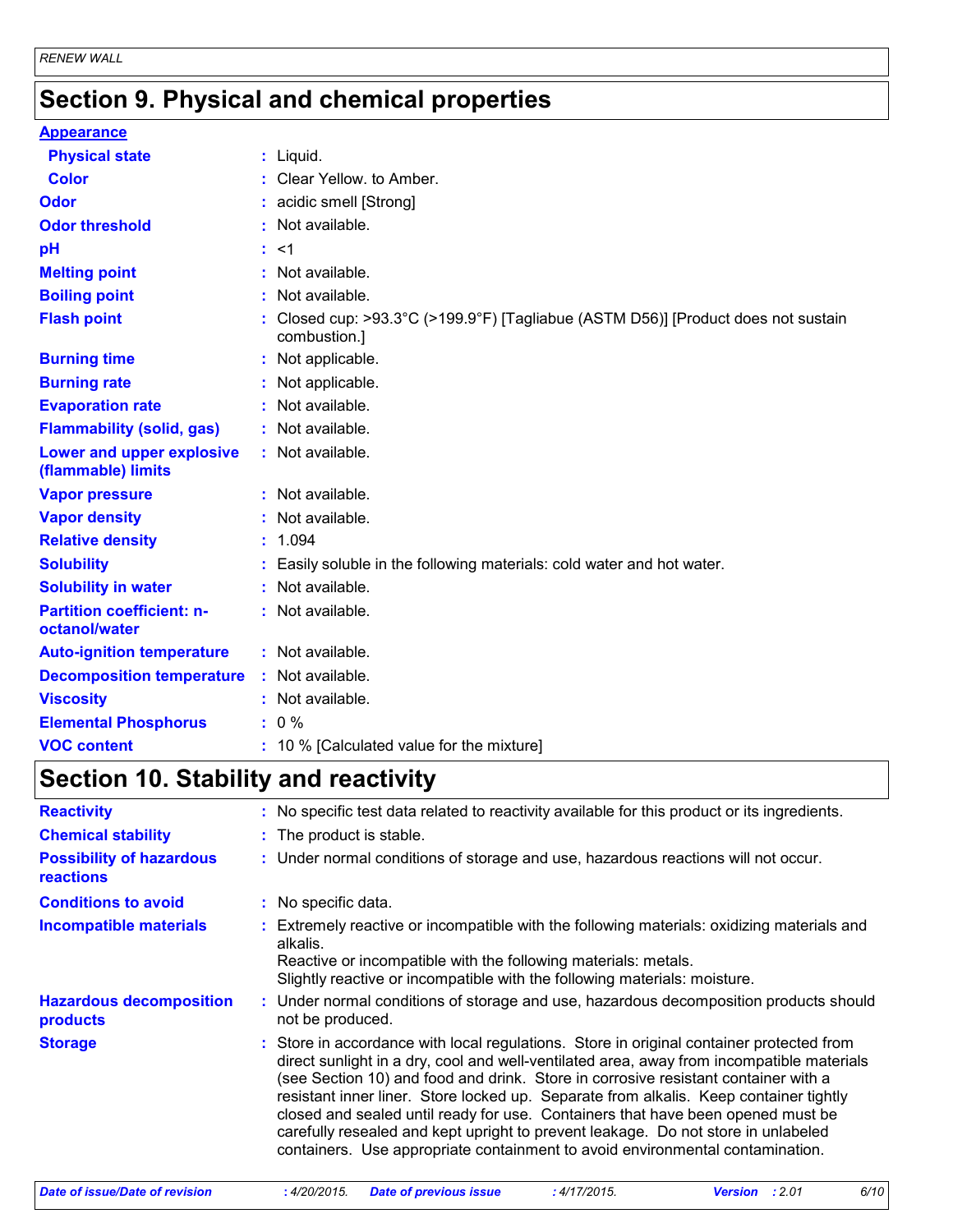## **Section 11. Toxicological information**

### **Information on toxicological effects**

#### **Carcinogenicity**

**Classification**

| <b>Product/ingredient name</b>                                                           | <b>ACGIH</b>                                                                                                                                                                                                                                                                                                                                                                                                                                                                                                                                          | <b>IARC</b> | <b>EPA</b> | <b>NIOSH</b> | <b>NTP</b>                            | <b>OSHA</b>    |  |
|------------------------------------------------------------------------------------------|-------------------------------------------------------------------------------------------------------------------------------------------------------------------------------------------------------------------------------------------------------------------------------------------------------------------------------------------------------------------------------------------------------------------------------------------------------------------------------------------------------------------------------------------------------|-------------|------------|--------------|---------------------------------------|----------------|--|
| sulphuric acid                                                                           | A2                                                                                                                                                                                                                                                                                                                                                                                                                                                                                                                                                    | 1           |            |              | Known to<br>be a human<br>carcinogen. | $\blacksquare$ |  |
| Hydrofluoric acid                                                                        | A4                                                                                                                                                                                                                                                                                                                                                                                                                                                                                                                                                    | 3           |            |              |                                       |                |  |
| 2-butoxyethanol                                                                          | A <sub>3</sub>                                                                                                                                                                                                                                                                                                                                                                                                                                                                                                                                        | 3           |            |              |                                       |                |  |
| <b>Information on the likely</b><br>routes of exposure                                   | Strong inorganic sulfuric acid mists are classified as known human carcinogens by<br>IARC and NTP.                                                                                                                                                                                                                                                                                                                                                                                                                                                    |             |            |              |                                       |                |  |
| <b>Potential acute health effects</b>                                                    |                                                                                                                                                                                                                                                                                                                                                                                                                                                                                                                                                       |             |            |              |                                       |                |  |
| <b>Eye contact</b>                                                                       | : Causes serious eye damage.                                                                                                                                                                                                                                                                                                                                                                                                                                                                                                                          |             |            |              |                                       |                |  |
| <b>Inhalation</b>                                                                        | : Toxic if inhaled. May give off gas, vapor or dust that is very irritating or corrosive to the<br>respiratory system. Can cause hypocalcemia resulting in possibly fatal, delayed<br>ventricular fibrillation.                                                                                                                                                                                                                                                                                                                                       |             |            |              |                                       |                |  |
| <b>Skin contact</b>                                                                      | : Causes severe burns. Fatal in contact with skin. Burns or irritation resulting from skin<br>contact may be delayed and not immediately apparent . If absorbed through skin,<br>fluoride can disrupt the body's electrolyte balance by binding essential metal ions such<br>as magnesium and calcium (hypocalcemia) which may disrupt normal heart and<br>nervous system functions. Disruptions to the body's potassium balance (hyperkalemia)<br>may also occur. Effects may appear immediately or be delayed as much as 4 hours<br>after exposure. |             |            |              |                                       |                |  |
| <b>Ingestion</b>                                                                         | May cause burns to mouth, throat and stomach. Ingestion of large amounts may cause<br>fluoride toxicity. Can cause hypocalcemia resulting in possibly fatal, delayed ventricular<br>fibrillation. Death usually results from uncontrollable ventricular fibrillation. Intravenous<br>calcium chloride or gluconate may be indicated to prevent hypocalcemia. Consultation<br>with a medical toxicologist is advised.                                                                                                                                  |             |            |              |                                       |                |  |
| Symptoms related to the physical, chemical and toxicological characteristics             |                                                                                                                                                                                                                                                                                                                                                                                                                                                                                                                                                       |             |            |              |                                       |                |  |
| <b>Eye contact</b>                                                                       | : Adverse symptoms may include the following:<br>pain<br>watering<br>redness                                                                                                                                                                                                                                                                                                                                                                                                                                                                          |             |            |              |                                       |                |  |
| <b>Inhalation</b>                                                                        | : No specific data.                                                                                                                                                                                                                                                                                                                                                                                                                                                                                                                                   |             |            |              |                                       |                |  |
| <b>Skin contact</b>                                                                      | : Adverse symptoms may include the following:<br>pain or irritation<br>redness<br>blistering may occur                                                                                                                                                                                                                                                                                                                                                                                                                                                |             |            |              |                                       |                |  |
| <b>Ingestion</b>                                                                         | : Adverse symptoms may include the following:<br>stomach pains                                                                                                                                                                                                                                                                                                                                                                                                                                                                                        |             |            |              |                                       |                |  |
| Delayed and immediate effects and also chronic effects from short and long term exposure |                                                                                                                                                                                                                                                                                                                                                                                                                                                                                                                                                       |             |            |              |                                       |                |  |
| <b>Short term exposure</b>                                                               |                                                                                                                                                                                                                                                                                                                                                                                                                                                                                                                                                       |             |            |              |                                       |                |  |
| <b>Potential immediate</b><br>effects                                                    | : Not available.                                                                                                                                                                                                                                                                                                                                                                                                                                                                                                                                      |             |            |              |                                       |                |  |
| <b>Potential delayed effects</b>                                                         | : Not available.                                                                                                                                                                                                                                                                                                                                                                                                                                                                                                                                      |             |            |              |                                       |                |  |
| Long term exposure                                                                       |                                                                                                                                                                                                                                                                                                                                                                                                                                                                                                                                                       |             |            |              |                                       |                |  |
| <b>Potential immediate</b><br>effects                                                    | : Not available.                                                                                                                                                                                                                                                                                                                                                                                                                                                                                                                                      |             |            |              |                                       |                |  |
| <b>Potential delayed effects</b><br><b>Potential chronic health effects</b>              | : Not available.                                                                                                                                                                                                                                                                                                                                                                                                                                                                                                                                      |             |            |              |                                       |                |  |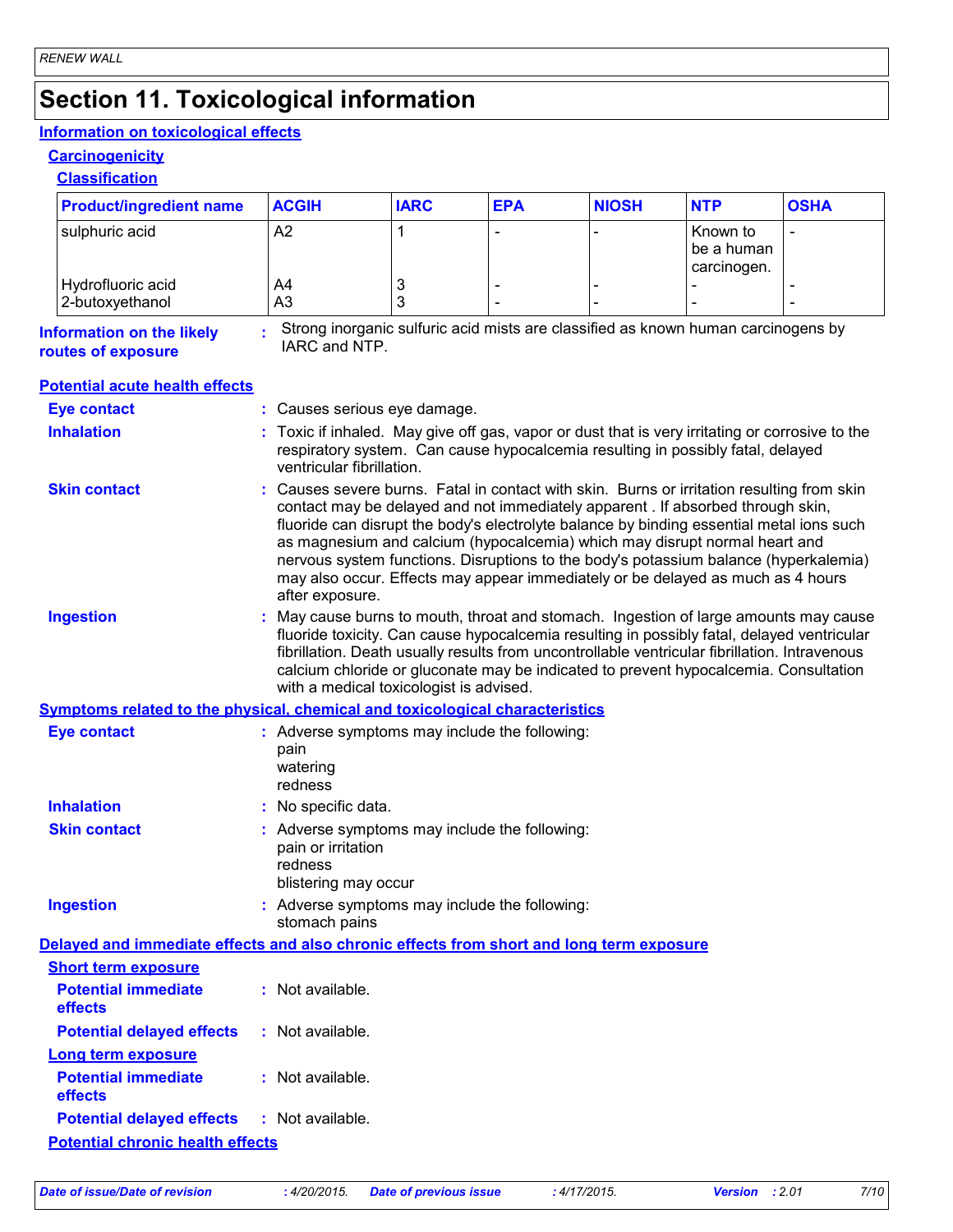### **Section 11. Toxicological information**

#### Not available.

| <b>Conclusion/Summary</b>             | : Repeated exposure to low levels of fluoride through ingestion, inhalation, or dermal<br>absorption can cause fluorosis. The primary target is the skeletal system. Effects can<br>include osteoporosis, increased bone density, mottled tooth enamel, and calcification of<br>ligaments. |
|---------------------------------------|--------------------------------------------------------------------------------------------------------------------------------------------------------------------------------------------------------------------------------------------------------------------------------------------|
| General                               | : No known significant effects or critical hazards.                                                                                                                                                                                                                                        |
| <b>Carcinogenicity</b>                | : Strong inorganic sulfuric acid mists are classified as known human carcinogens by<br>IARC and NTP.                                                                                                                                                                                       |
| <b>Mutagenicity</b>                   | : No known significant effects or critical hazards.                                                                                                                                                                                                                                        |
| <b>Teratogenicity</b>                 | : No known significant effects or critical hazards.                                                                                                                                                                                                                                        |
| <b>Developmental effects</b>          | : No known significant effects or critical hazards.                                                                                                                                                                                                                                        |
| <b>Fertility effects</b>              | : No known significant effects or critical hazards.                                                                                                                                                                                                                                        |
| <b>Numerical measures of toxicity</b> |                                                                                                                                                                                                                                                                                            |
|                                       |                                                                                                                                                                                                                                                                                            |

#### **Acute toxicity estimates**

| <b>Route</b>        | <b>ATE value</b> |
|---------------------|------------------|
| l Dermal            | 49.79 mg/kg      |
| Inhalation (vapors) | 4.987 mg/l       |

### **Section 12. Ecological information**

#### **Ecotoxicity :**

: Not available.

#### **Aquatic ecotoxicity**

Not available.

### **Section 13. Disposal considerations**

**Waste disposal :**

The generation of waste should be avoided or minimized wherever possible. Empty containers or liners may retain some product residues. This material and its container must be disposed of in a safe way. Dispose of surplus and non-recyclable products via a licensed waste disposal contractor. Disposal of this product, solutions and any byproducts should at all times comply with the requirements of environmental protection and waste disposal legislation and any regional local authority requirements. Avoid dispersal of spilled material and runoff and contact with soil, waterways, drains and sewers.

#### **RCRA classification :** D002 [Corrosive]

**Disposal should be in accordance with applicable regional, national and local laws and regulations.**

**Refer to Section 7: HANDLING AND STORAGE and Section 8: EXPOSURE CONTROLS/PERSONAL PROTECTION for additional handling information and protection of employees.**

### **Section 14. Transport information**

**IATA/IMDG/DOT/TDG: Please refer to the Bill of Lading/receiving documents for up to date shipping information.**

### **Section 15. Regulatory information**

| <b>U.S. Federal regulations</b> |                                                                           | : TSCA 12(b) one-time export: No products were found.                                                                         |              |                       |  |      |  |  |
|---------------------------------|---------------------------------------------------------------------------|-------------------------------------------------------------------------------------------------------------------------------|--------------|-----------------------|--|------|--|--|
|                                 | TSCA 12(b) annual export notification: No products were found.            |                                                                                                                               |              |                       |  |      |  |  |
|                                 | United States inventory (TSCA 8b): All components are listed or exempted. |                                                                                                                               |              |                       |  |      |  |  |
|                                 | Clean Water Act (CWA) 311: Hydrofluoric acid; sulphuric acid              |                                                                                                                               |              |                       |  |      |  |  |
|                                 | Clean Air Act (CAA) 112 regulated toxic substances: Hydrofluoric acid     |                                                                                                                               |              |                       |  |      |  |  |
|                                 |                                                                           | CERCLA: Hazardous substances.: 2-butoxyethanol; sulphuric acid: 1000 lbs. (454 kg);<br>Hydrofluoric acid: 100 lbs. (45.4 kg); |              |                       |  |      |  |  |
| <b>EPA Registration Number</b>  | Not available.                                                            |                                                                                                                               |              |                       |  |      |  |  |
| Date of issue/Date of revision  | : 4/20/2015.                                                              | <b>Date of previous issue</b>                                                                                                 | : 4/17/2015. | <b>Version</b> : 2.01 |  | 8/10 |  |  |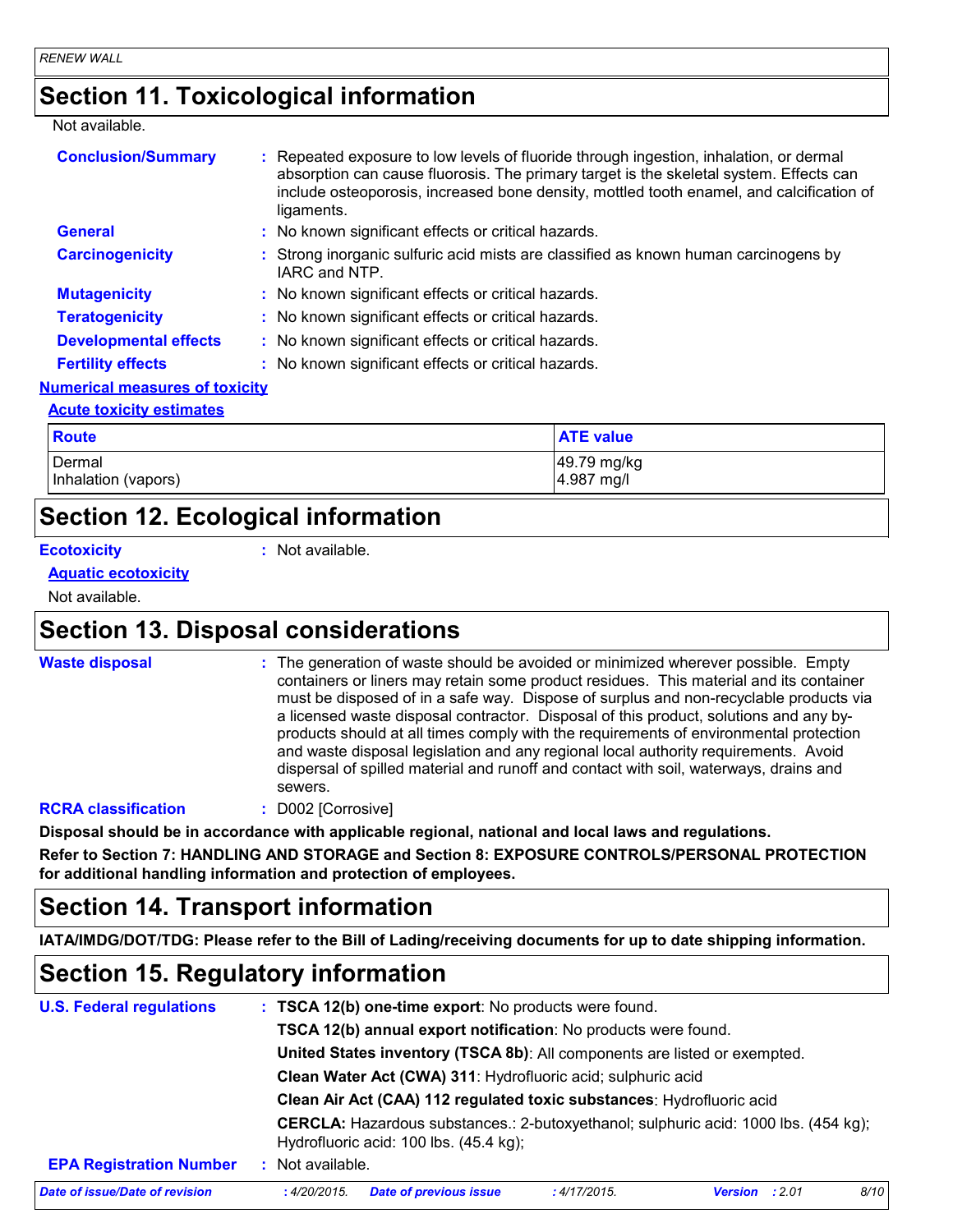### **Section 15. Regulatory information**

| <b>Clean Air Act Section 112</b> | : Listed |
|----------------------------------|----------|
| (b) Hazardous Air                |          |
| <b>Pollutants (HAPS)</b>         |          |
| <b>DEA List II Chemicals</b>     | : Listed |

**(Essential Chemicals)**

#### **SARA 302/304**

#### **Composition/information on ingredients**

|                                     |                       |                  | <b>SARA 304 RQ</b><br><b>SARA 302 TPQ</b> |              |             |              |
|-------------------------------------|-----------------------|------------------|-------------------------------------------|--------------|-------------|--------------|
| <b>Name</b>                         | $\frac{9}{6}$         | <b>EHS</b> (lbs) |                                           | (gallons)    | (lbs)       | (gallons)    |
| sulphuric acid<br>hydrofluoric acid | $10 - 20$<br>$5 - 10$ | Yes.<br>Yes.     | 1000<br>100                               | 66.3<br>10.4 | 1000<br>100 | 66.3<br>10.4 |

**SARA 304 RQ :** 1000.4 lbs / 454.2 kg [109.7 gal / 415.2 L]

#### **SARA 311/312**

**Classification :** Immediate (acute) health hazard Delayed (chronic) health hazard

#### **SARA 313**

|                              | <b>Product name</b> | <b>CAS number</b> | $\frac{9}{6}$ |
|------------------------------|---------------------|-------------------|---------------|
| <b>Supplier notification</b> | I sulphuric acid    | 17664-93-9        | 10 - 20       |
|                              | Hydrofluoric acid   | 7664-39-3         | $5 - 10$      |
|                              | 2-butoxyethanol     | $111 - 76 - 2$    | 5 - 10        |

SARA 313 notifications must not be detached from the SDS and any copying and redistribution of the SDS shall include copying and redistribution of the notice attached to copies of the SDS subsequently redistributed.

#### **State regulations**

| <b>Massachusetts</b> | : The following components are listed: HYDROGEN FLUORIDE; SULFURIC ACID;<br>2-BUTOXYETHANOL                                                                |
|----------------------|------------------------------------------------------------------------------------------------------------------------------------------------------------|
| <b>New York</b>      | : The following components are listed: Hydrofluoric acid; Fluoric acid; Sulfuric acid                                                                      |
| <b>New Jersey</b>    | : The following components are listed: HYDROGEN FLUORIDE; FLUORIC ACID;<br>SULFURIC ACID; DIHYDROGEN SULFATE; 2-BUTOXY ETHANOL; BUTYL<br><b>CELLOSOLVE</b> |
| Pennsylvania         | : The following components are listed: HYDROFLUORIC ACID; SULFURIC ACID;<br>ETHANOL, 2-BUTOXY-                                                             |

#### **California Prop. 65**

**WARNING:** This product contains a chemical known to the State of California to cause cancer.

| <b>Ingredient name</b> | <b>Cancer</b> | Reproductive | No significant risk<br><b>level</b> | <b>Maximum</b><br>acceptable dosage<br><b>level</b> |
|------------------------|---------------|--------------|-------------------------------------|-----------------------------------------------------|
| sulphuric acid         | Yes.          | No.          | No.                                 | No.                                                 |

#### **Canada**

**Canadian lists**

- **Canadian NPRI :** The following components are listed: Hydrogen fluoride; Sulphuric acid; 2-Butoxyethanol
- **Canada inventory :** All components are listed or exempted.
- **Canadian PCP/DIN Number :** Not available.

**International regulations**